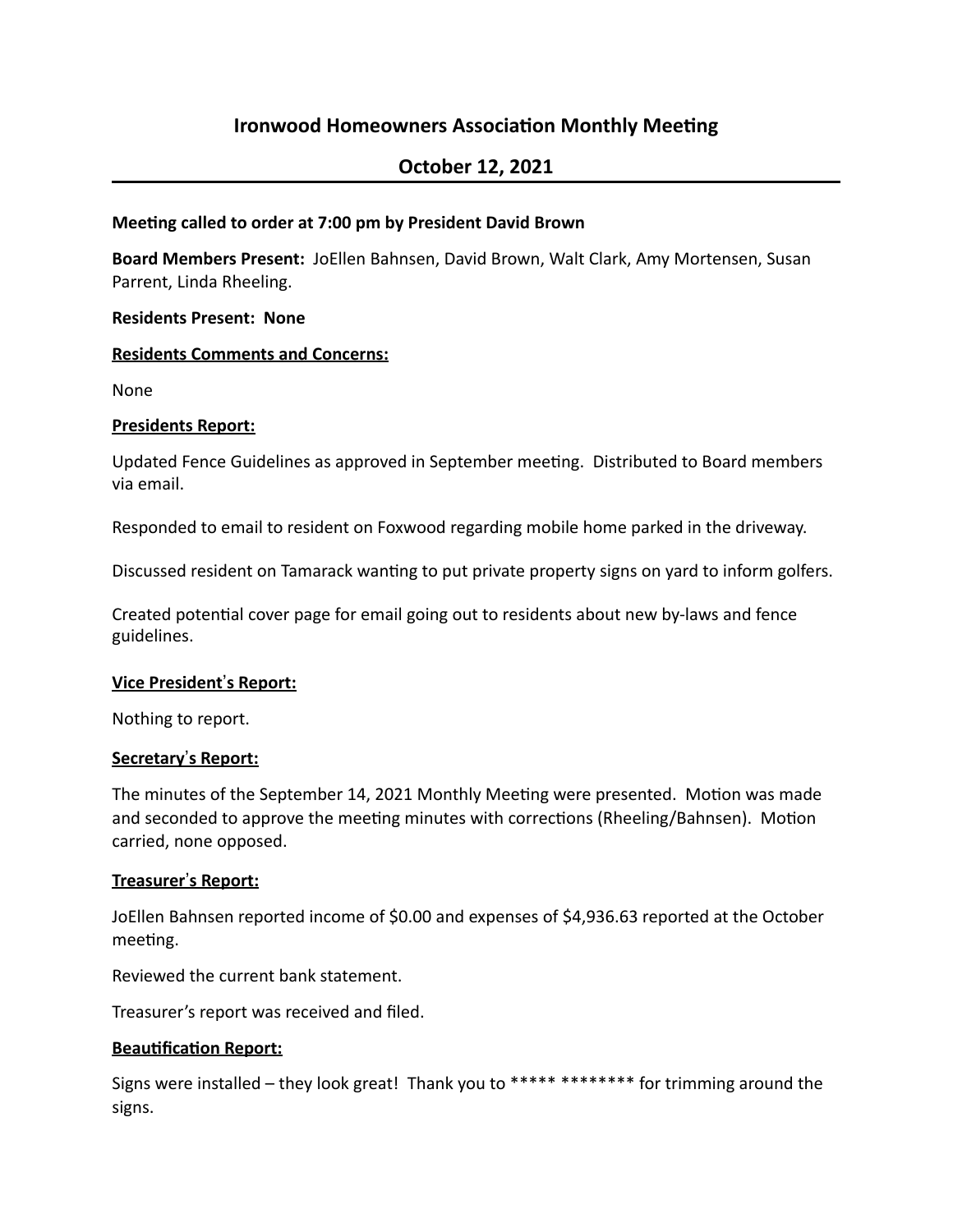LKM proposed: Trim the bushes along the berm and over the sidewalk. Remove stakes on the tree that was needing to be corrected. Staking small maples on the west side. Dying pine tree to be removed and replaced by three spruces. All the projects mentioned is \$1,950.00. Motioned to approve payment (Clark/Brown) motion carries none opposed.

## **Communications Report:**

Website Report  $-$  Unique visitors are up.

December Newsletter – November  $12<sup>th</sup>$  deadline for information to be included in December newsletter. Will be printed and mailed between Thanksgiving and first week of December.

## **Covenants Report:**

- \*\*\* Ironwood Bins have been out in front most of the summer (golf course side) town has notified/mailed twice to the resident. A violation letter is being sent by the town. Board will hold off on further action until we have a copy of the letter sent by town  $-$  to be reviewed in November.
- \*\*\*\* Foxwood Trailer backed into driveway for several weeks. The trailer has been moved and has not returned. It was moved shortly after our last meeting.
- \*\*\*\* Foxwood Motorhome next to the garage. Motorhome is still there; newsletter would have been received with reminders. Susan will send a letter this week that welcomes them and reminds them of the covenants and by-laws.
- \*\*\* Ironwood Motorhome removed after September meeting. The motorhome returned the weekend prior to this meeting. Send a friendly reminder letter, as a new motorhome owner.
	- $\circ$  Discussion of a form notifying the board of camper maintenance.
- \*\*\*\* Ironwood work trailer in the driveway. Board has sent two letters in the past. Susan will verify with the Town if sending a picture of the trailer along with dates and times will allow the Town to send a notice.
- \*\*\*\* Haverhill Stakes with strings. There is one corner that they are trying to seed, however the strings go around the front and the back.
- \*\*\*\* Tamarack Trailers on the street. There is construction on the property. The trailer is on the street, and they redid the driveway. The board will revisit next month, as they are currently working on the property.

## **SUV/Government Report:**

Jim was not present.

## **Newcomers Report:**

Chris was not present.